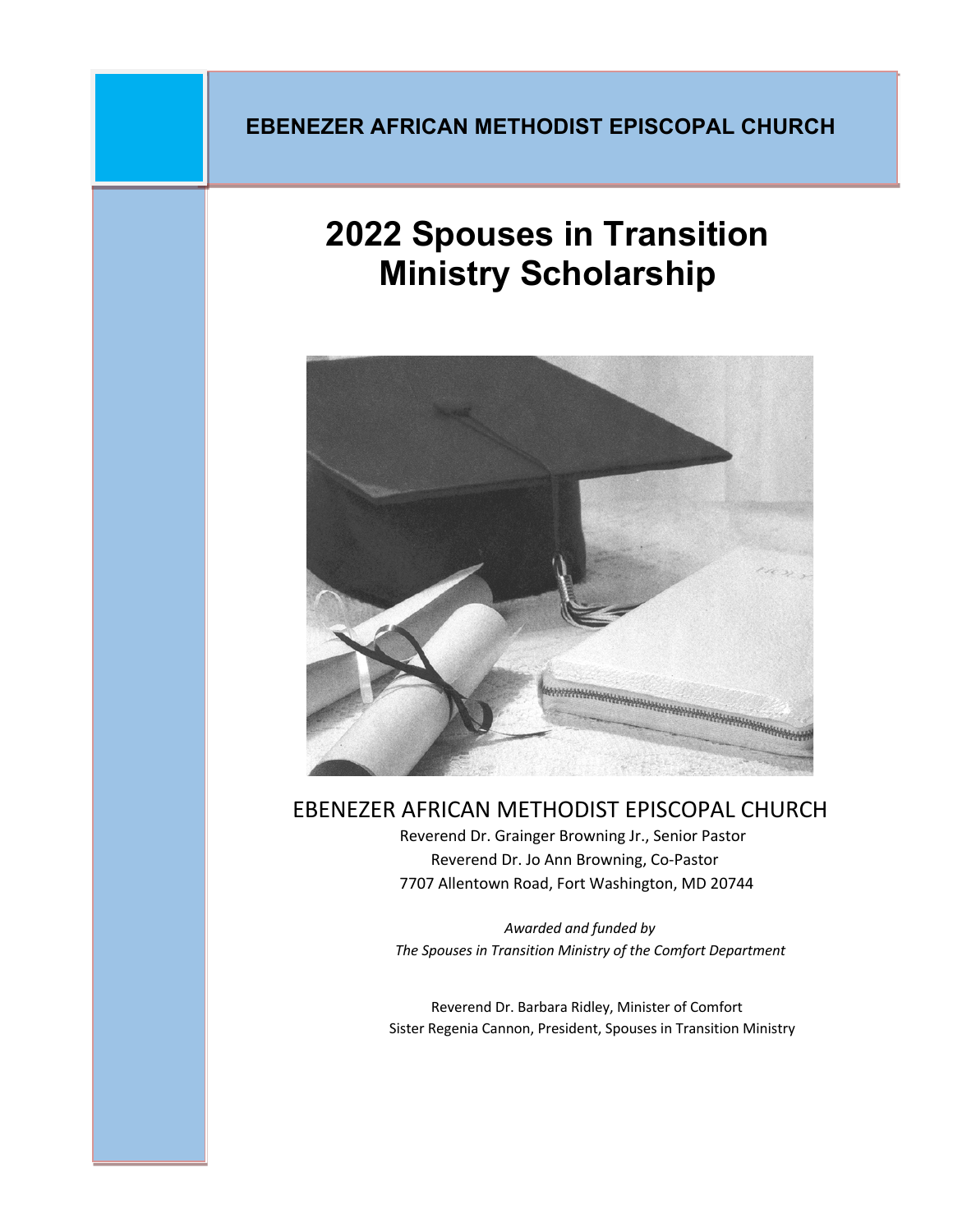## **Scholarship Application Due April 8, 2022**

#### Dear Student:

The Spouses in Transition

Scholarship was established for the purpose of assisting Christian young women or men in obtaining a college, university or technical education. It is awarded annually to a qualified student(s) who is a child of a deceased parent or a returning college student who has been a member of the Comfort Department.

This scholarship(s) is given to a student, who is a member of Ebenezer AME Church, Fort Washington, MD and who is entering college/university/technical school after graduation from a high school or a returning college/university/technical student(s) who plans to further or continue their education. Scholarship applicants must be recorded members of Ebenezer AME Church as of May 6, 2021. The \$1000 scholarship(s) is to be used to subsidize the cost of a higher education (college, university or technical school, etc.).

#### **Eligibility Requirements**:

- 1. A member of Ebenezer AME Church, Fort Washington, MD by May 6, 2021.
- 2. Must be the child of a deceased parent(s). Parent(s) did not have to be a member(s) of Ebenezer AME Church
- 3. Must be entering college/university/technical school from high school in the fall of 2022 and/or a returning college student.
- 4. Must pursue courses **leading to an undergraduate degree or certification**.
- 5. Must meet the definition of young adult a student no older than 23.

#### **Selection Process**:

Scholarship recipients will be selected by The Spouses in Transition Scholarship Committee, members of the Spouses in Transition Ministry and the Education Ministry. The committee will evaluate the eligible student(s) academic record, letters of recommendation, biographical statement and career goals, extracurricular activities and accomplishments, leadership qualities, employment status, participation in church activities and the professional quality of the application. **All applications should be thorough, neat in appearance and typed.** 

#### **Scholarship Amount:**

**Scholarships should be distributed during the first semester of each academic year.** In the event the scholarship recipient(s) is not able to attend the college/university/technical school in the fall of 2022, the award will be returned to the scholarship fund.

**Applications and supporting documents MUST BE received by April 8, 2022. APPLICATIONS WILL NOT BE CONSIDERED IF ALL REQUIREMENTS ARE NOT MET. Applications and all supporting documentation must be emailed to scholarships@ebenezerame.org by April 8, 2022.**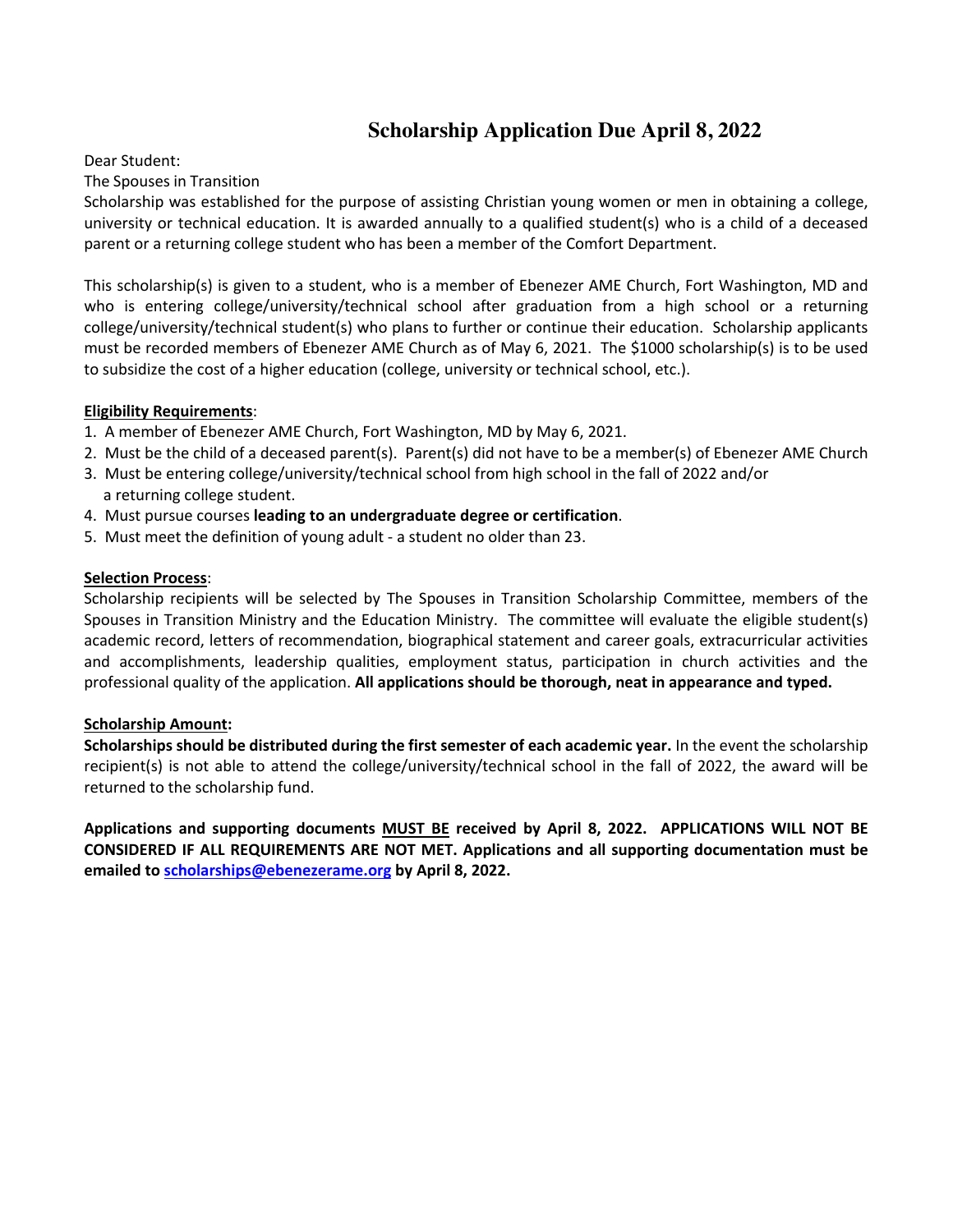#### EBENEZER AFRICAN METHODIST EPISCOPAL CHURCH FORT WASHINGTON, MD

### *SPOUSES IN TRANSITION MINISTRY SCHOLARSHIP 2022-2023*

| Date: ___/ ___/ ___       |
|---------------------------|
| First Year College Studer |
| <b>LAST NAME</b>          |
| ADI                       |
| <b>CITY</b>               |
| Day Phone                 |
| Date of Birth___          |
| (mc                       |
| Name of deceased parent   |
| Name & Address of Gradua  |

nt and College Student Learning College Student \_\_\_\_\_\_\_\_\_\_\_\_\_\_\_\_\_\_\_\_\_\_\_\_\_\_\_\_\_\_\_\_\_\_\_\_\_\_\_\_\_\_\_\_\_\_\_\_\_\_\_\_\_\_\_\_\_\_\_\_\_\_\_\_\_\_\_\_\_\_\_\_\_\_\_\_\_\_ FIRST NAME MIDDLE INITIAL \_\_\_\_\_\_\_\_\_\_\_\_\_\_\_\_\_\_\_\_\_\_\_\_\_\_\_\_\_\_\_\_\_\_\_\_\_\_\_\_\_\_\_\_\_\_\_\_\_\_\_\_\_\_\_\_\_\_\_\_\_\_\_\_\_\_\_\_\_\_\_\_\_\_\_\_\_\_ ADDRESS STREET \_\_\_\_\_\_\_\_\_\_\_\_\_\_\_\_\_\_\_\_\_\_\_\_\_\_\_\_\_\_\_\_\_\_\_\_\_\_\_\_\_\_\_\_\_\_\_\_\_\_\_\_\_\_\_\_\_\_\_\_\_\_\_\_\_\_\_\_\_\_\_\_\_\_\_\_\_\_ **CITY STATE Example 21P CODE** \_\_\_\_\_\_\_\_\_\_\_\_\_\_\_\_\_\_\_\_\_\_\_\_\_\_\_\_\_\_\_\_\_\_\_\_\_\_\_\_\_\_\_\_\_\_\_\_\_\_\_\_\_\_\_\_\_\_\_\_\_\_\_\_\_\_\_\_\_\_\_\_\_\_\_\_\_\_ Day Phone Cell Phone Email Address Date of Birth\_\_\_\_\_\_\_\_\_\_\_\_\_\_\_\_\_\_\_\_\_\_\_\_\_\_\_\_ Ebenezer Membership Date: \_\_\_\_ /\_\_\_ /\_\_\_\_\_ nth/day/year) Name of deceased parent\_\_\_\_\_\_\_\_\_\_\_\_\_\_\_\_\_\_\_\_\_\_\_\_\_\_\_\_\_\_\_\_ Date of Death\_\_\_\_\_\_\_\_\_\_\_\_\_ ating High School (Attach Unofficial Transcript) **Name \_\_\_\_\_\_\_\_\_\_\_\_\_\_\_\_\_\_\_\_\_\_\_\_\_\_\_\_\_\_\_\_\_\_\_\_\_\_\_\_\_\_\_\_\_\_\_\_\_\_\_\_\_\_\_\_\_\_\_\_\_\_\_\_\_\_\_\_\_\_\_\_ Address \_\_\_\_\_\_\_\_\_\_\_\_\_\_\_\_\_\_\_\_\_\_\_\_\_\_\_\_\_\_\_\_\_\_\_\_\_\_\_\_\_\_\_\_\_\_\_\_\_\_\_\_\_\_\_\_\_\_\_\_\_\_\_\_\_\_\_\_\_\_\_ LIST HONORS AND AWARDS:** (Use a separate sheet if necessary) \_\_\_\_\_\_\_\_\_\_\_\_\_\_\_\_\_\_\_\_\_\_\_\_\_\_\_\_\_\_\_\_\_\_\_\_\_\_\_\_\_\_\_\_\_\_\_\_\_\_\_\_\_\_\_\_\_\_\_\_\_\_\_\_\_\_\_\_\_\_\_\_\_\_\_\_\_\_\_\_\_\_\_\_ \_\_\_\_\_\_\_\_\_\_\_\_\_\_\_\_\_\_\_\_\_\_\_\_\_\_\_\_\_\_\_\_\_\_\_\_\_\_\_\_\_\_\_\_\_\_\_\_\_\_\_\_\_\_\_\_\_\_\_\_\_\_\_\_\_\_\_\_\_\_\_\_ **LIST SKILLS AND HOBBIES:** (Use a separate sheet if necessary)

\_\_\_\_\_\_\_\_\_\_\_\_\_\_\_\_\_\_\_\_\_\_\_\_\_\_\_\_\_\_\_\_\_\_\_\_\_\_\_\_\_\_\_\_\_\_\_\_\_\_\_\_\_\_\_\_\_\_\_\_\_\_\_\_\_\_\_\_\_\_\_\_\_\_\_\_\_\_\_\_\_\_\_\_

\_\_\_\_\_\_\_\_\_\_\_\_\_\_\_\_\_\_\_\_\_\_\_\_\_\_\_\_\_\_\_\_\_\_\_\_\_\_\_\_\_\_\_\_\_\_\_\_\_\_\_\_\_\_\_\_\_\_\_\_\_\_\_\_\_\_\_\_\_\_\_\_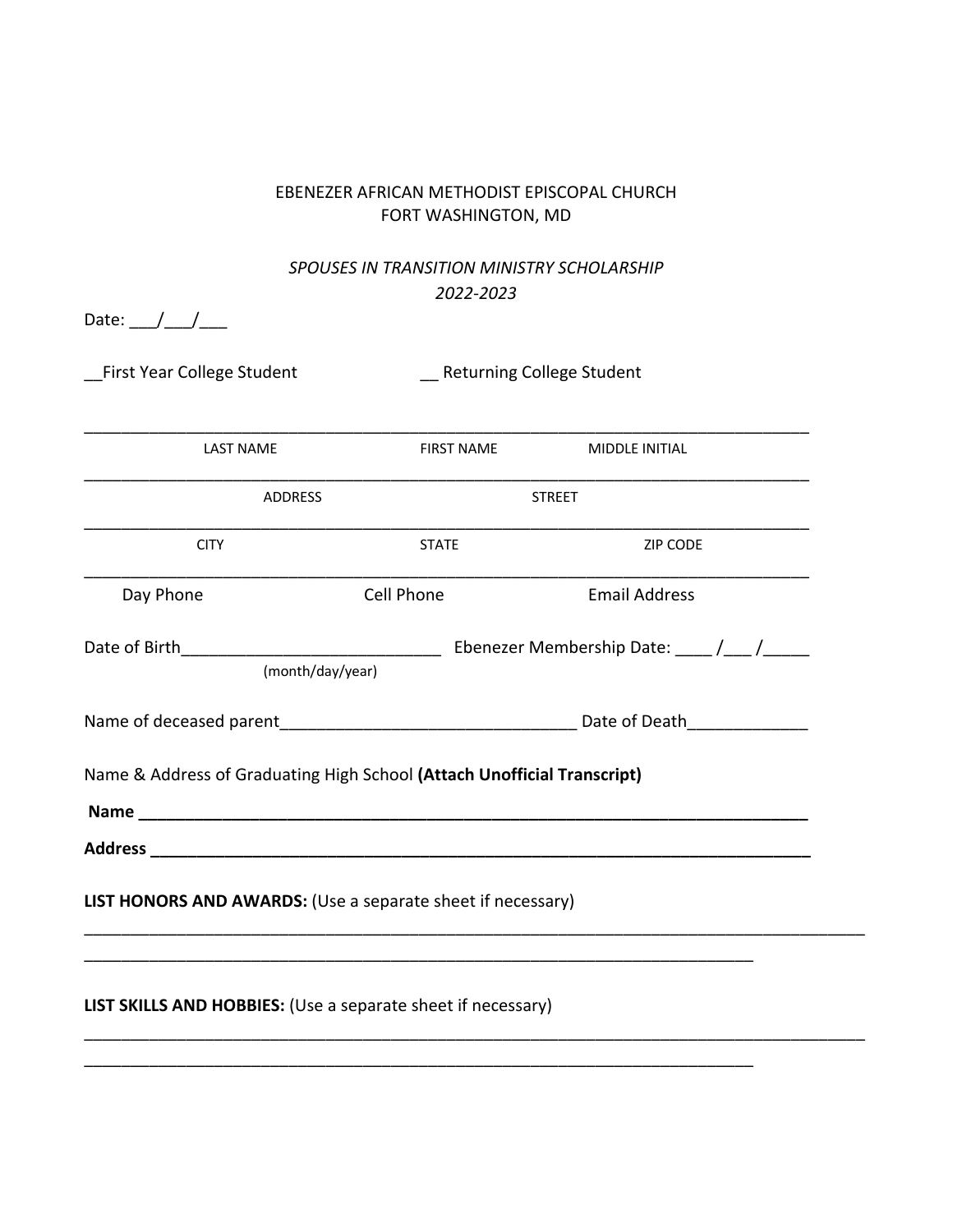## **LIST EXTRACURRICULAR ACTIVITIES:** (Use a separate sheet if necessary)

| LIST NAME AND ADDRESS OF INSTITUTION YOU WILL BE ATTENDING IN THE FALL.                                          |           |               |
|------------------------------------------------------------------------------------------------------------------|-----------|---------------|
|                                                                                                                  |           |               |
| What type of degree will you be seeking?                                                                         |           |               |
| <b>Bachelors</b>                                                                                                 | Associate | Certification |
| Total annual tuition_______________________total annual room & board________________________________             |           |               |
| <b>FAMILY INFORMATION</b>                                                                                        |           |               |
| Name and address of surviving parent or guardian(s) with whom you live:                                          |           |               |
|                                                                                                                  |           |               |
| Street______________________________City/State______________________________Zip Code ______                      |           |               |
|                                                                                                                  |           |               |
| <b>CURRENT EDUCATION STATUS</b> (to be completed by returning college student applicants)                        |           |               |
| GPA____________ or Standing _____________                                                                        |           |               |
|                                                                                                                  |           |               |
| How many semester hours do you need for graduation?                                                              |           |               |
| Applicant's Signature and Date                                                                                   |           |               |
| PLEASE SUBMIT THE FOLLOWING ITEMS WITH THIS APPLICATION:                                                         |           |               |
| 1. A current copy of your school unofficial transcript.                                                          |           |               |
| 2. Two (2) letters of Recommendation. (No immediate family members)<br>3. Proof of acceptance at listed schools. |           |               |
| 4. A 300-word essay on one of the below topics:                                                                  |           |               |
| What my deceased parent imparted in my life.                                                                     |           |               |
| Life Lessons learned from my deceased parent.                                                                    |           |               |
| I am a better person because                                                                                     |           |               |

\_\_\_\_\_\_\_\_\_\_\_\_\_\_\_\_\_\_\_\_\_\_\_\_\_\_\_\_\_\_\_\_\_\_\_\_\_\_\_\_\_\_\_\_\_\_\_\_\_\_\_\_\_\_\_\_\_\_\_\_\_\_\_\_\_\_\_\_\_\_\_\_\_\_\_\_\_\_\_\_\_\_\_\_